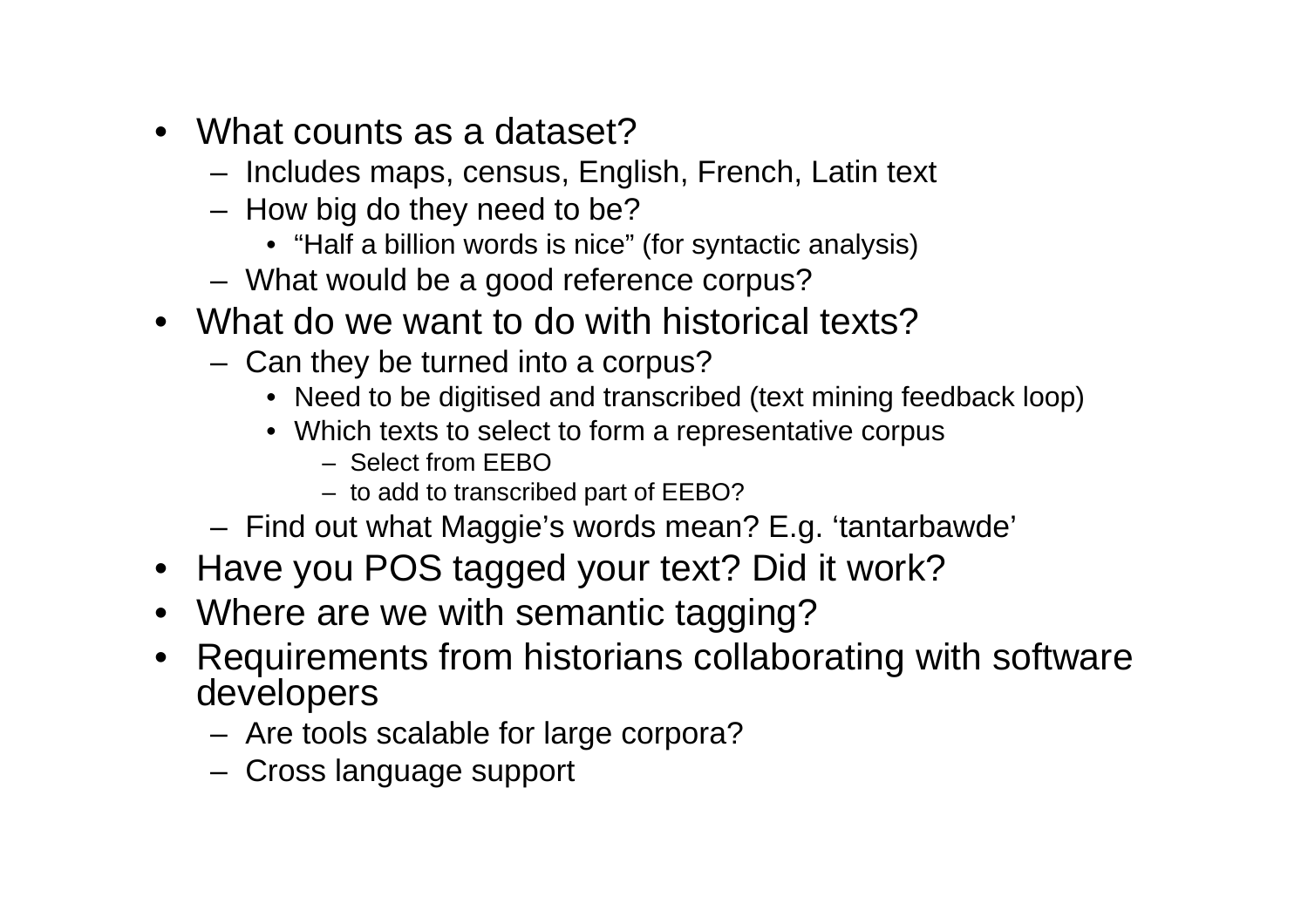# **Disciplines**

- •**Linguistics** 
	- 17
- • Literary and linguistic computing
	- 3
- • Computer Science
	- –8
- • Computational linguistics
	- 4
- • Information science
	- 1
- •**Humanities** 
	- 1
- •**History** 
	- –1
- • Undecided/other/all of the above?
	- 3
- $\bullet$  Free lunch
	- 0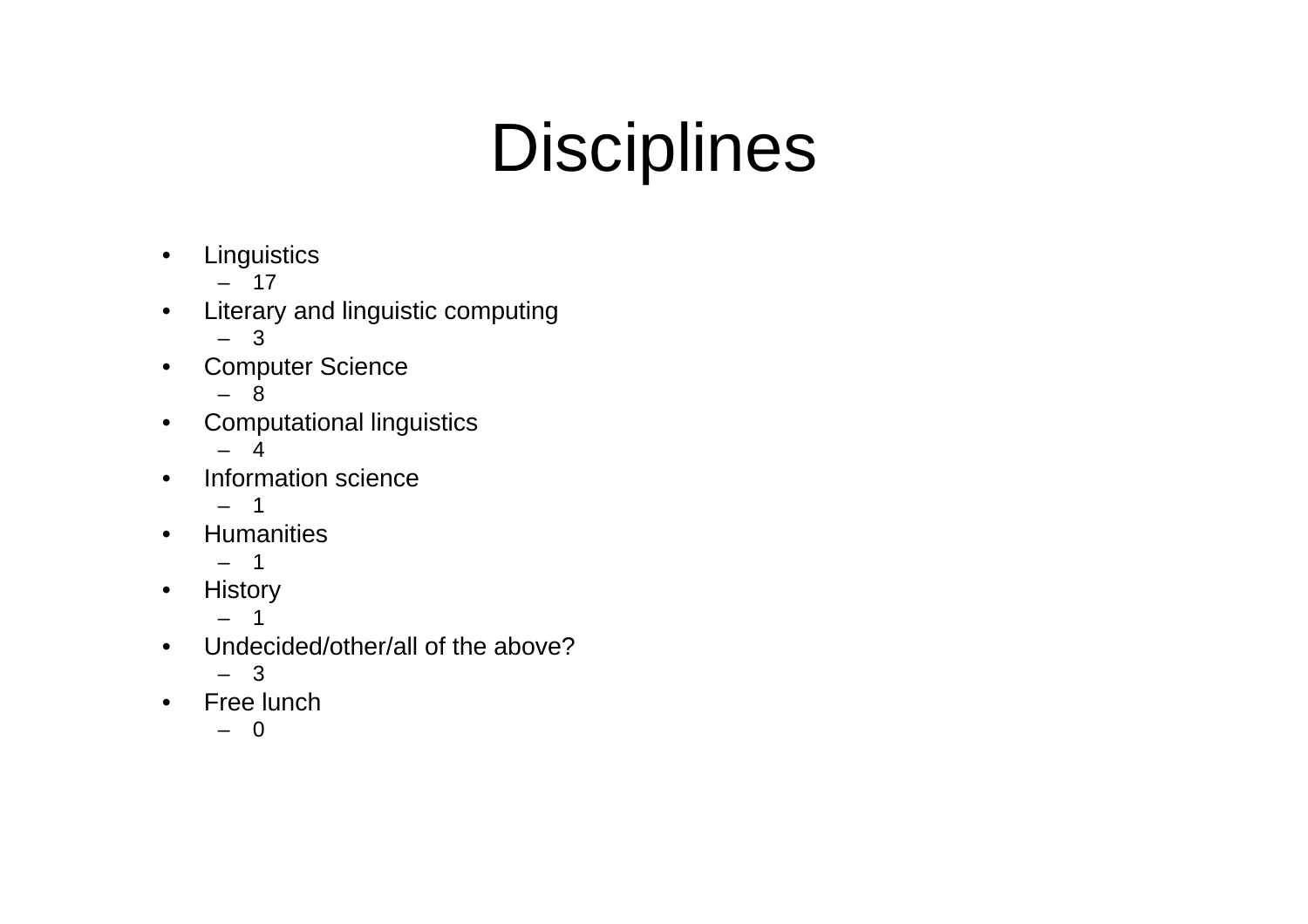# End of day one

- How can we get the communities to talk to each other?
- What do we/they need?
	- and the state of the state Simple user interface – going the way of Google
	- Advanced user interface for those who want to do it the hard way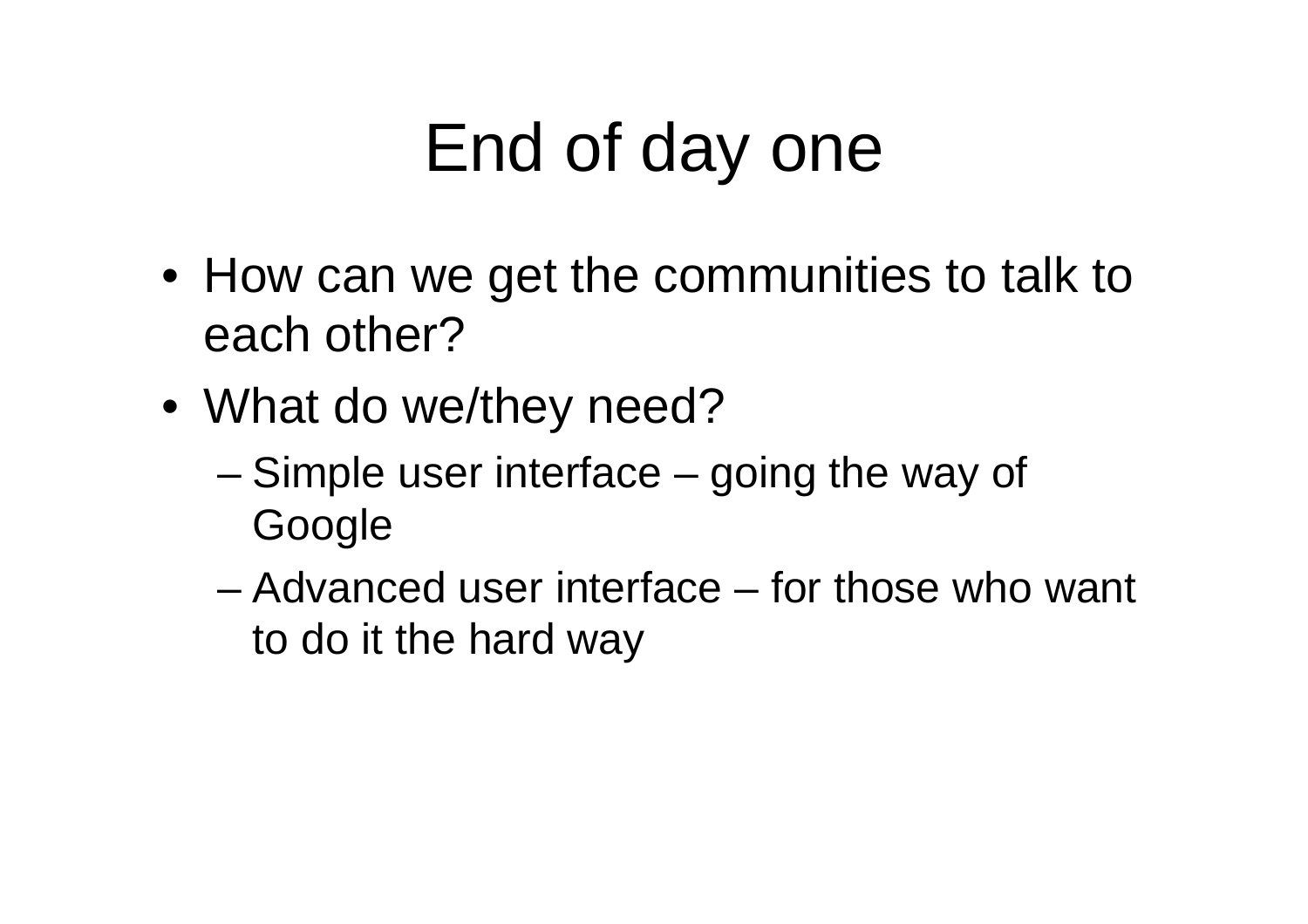#### **Size**

- Function of intended use
- Product of biases of corpus creators
- CED, CEEC, etc. perfectly fine for historical pragmatics
- Bottom line: not make size a limitation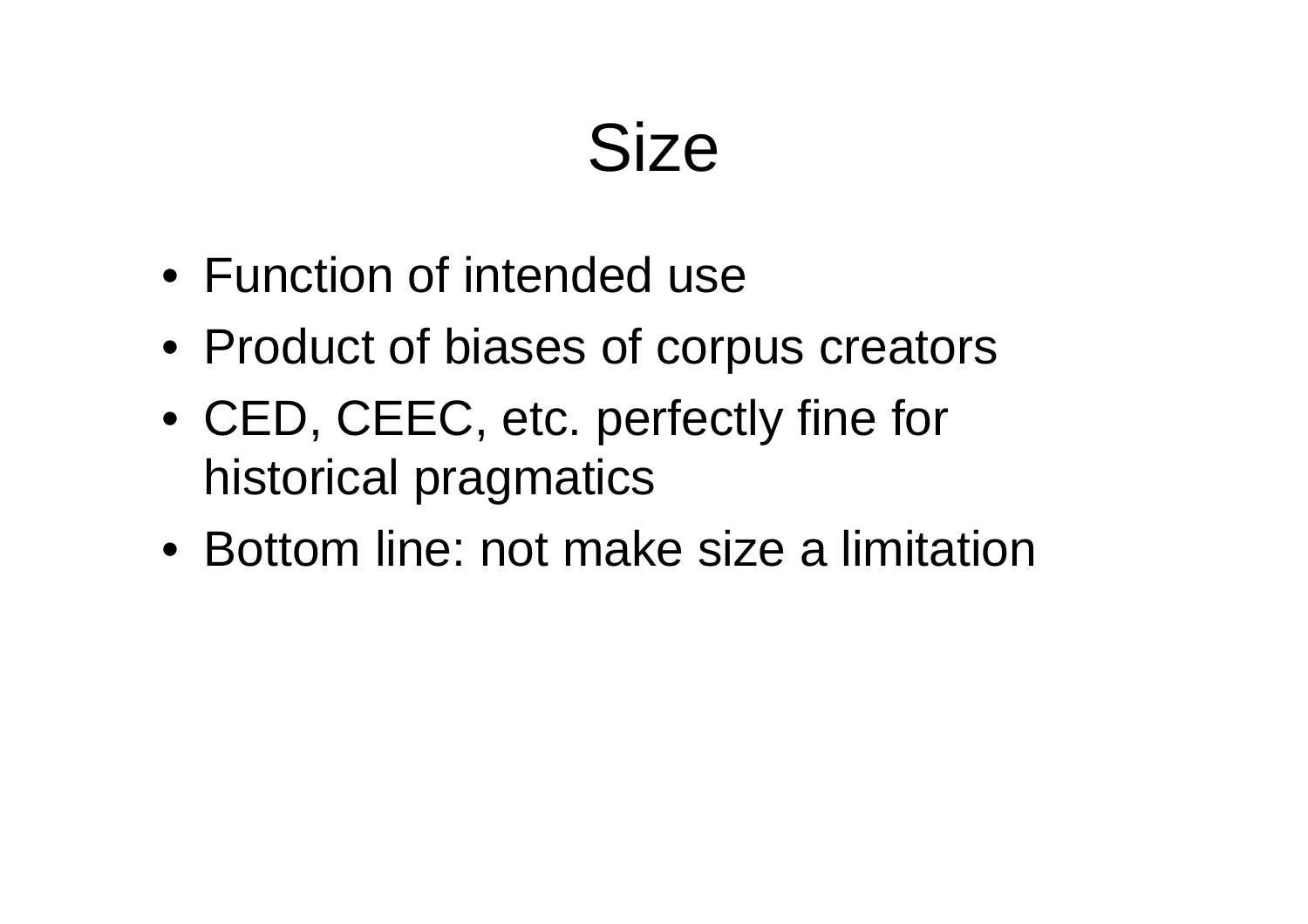### **Accessibility**

- Via Web
- Cost (free?? to end-users)
- User interface (may be a much larger and diverse audience than we had first intended)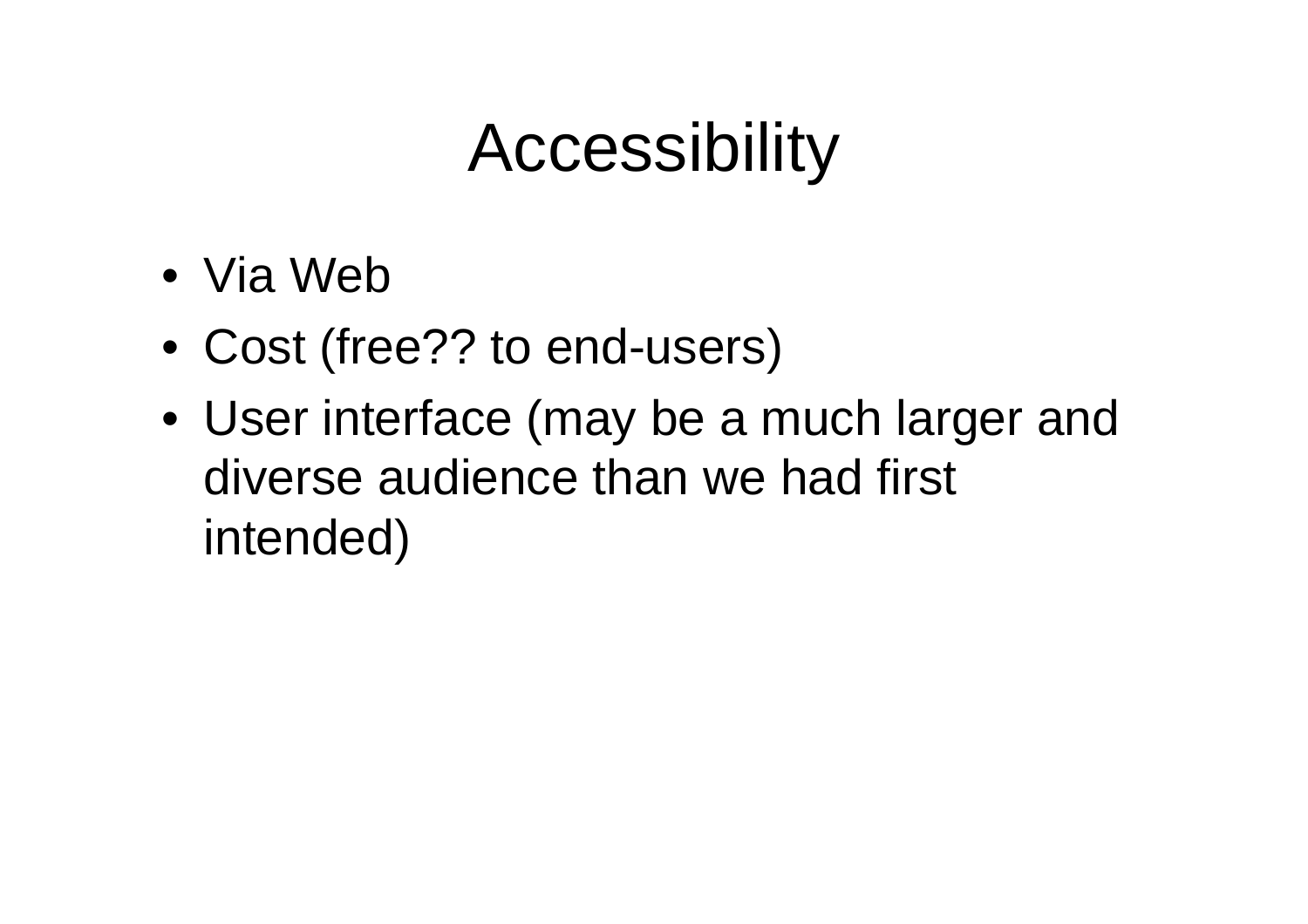# **Searchability**

- Spelling, morphology: wildcards
- Syntax: POS tagging
- Semantics: Collocates, comparing collocates, synonyms, user-defined lists
- [ Pragmatics ]
- Q: Is what we study a function of the corpus, or what we really want to study?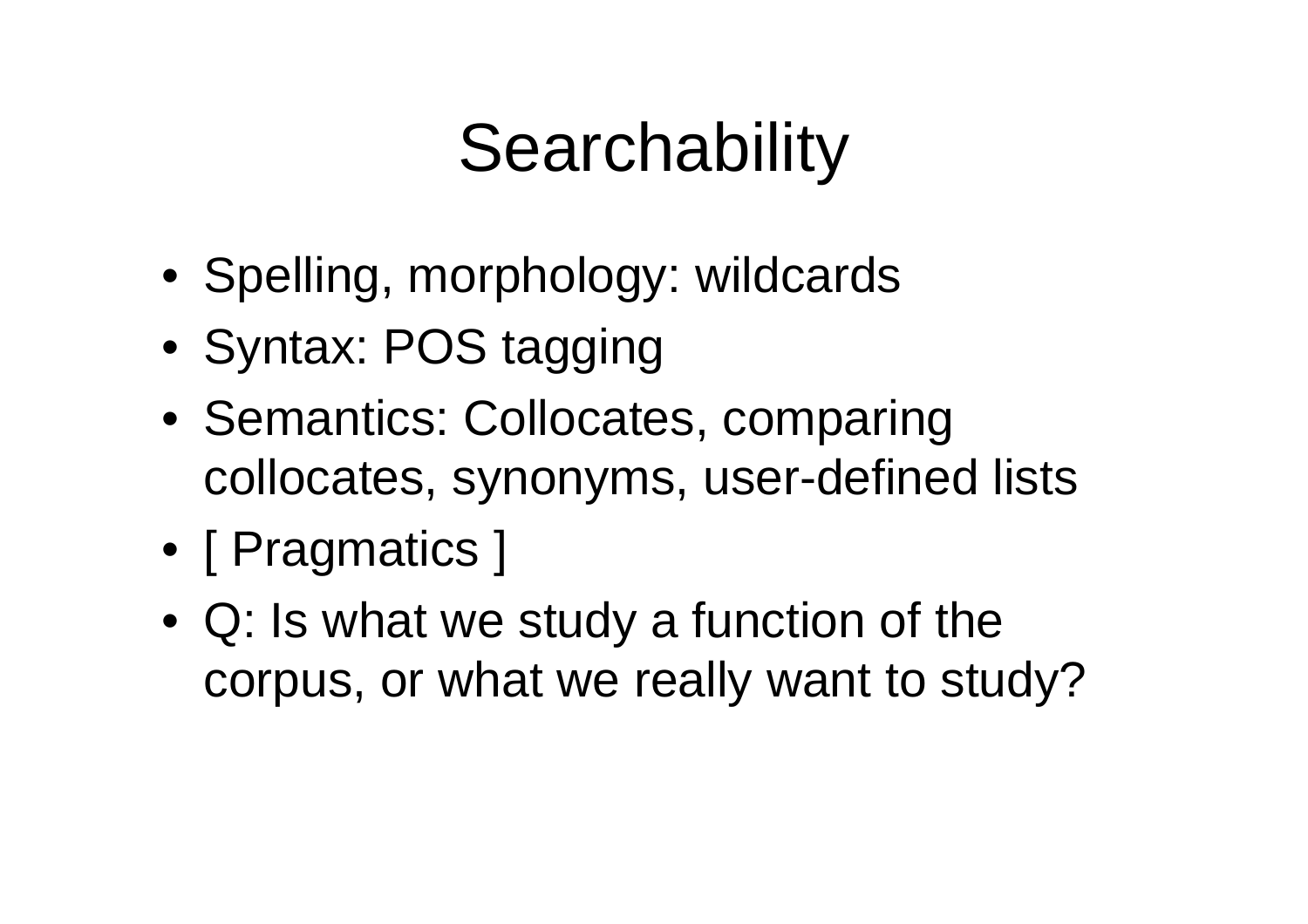# Morning Day Two

- Size limitation: 200M 700M words?
- Accessibility
	- –By machine, web services, Google API
- Access to full text, copyright problems!!
	- Fair use
	- and the state of the Content providers need to understand what KWIC is
	- Who to talk to? AHRC? JISC?
	- **Links of the Common** "Money, lawyers and guns"
	- and the state of the Who can negotiate for us? Academic associations? ALLC, ACH, ACL?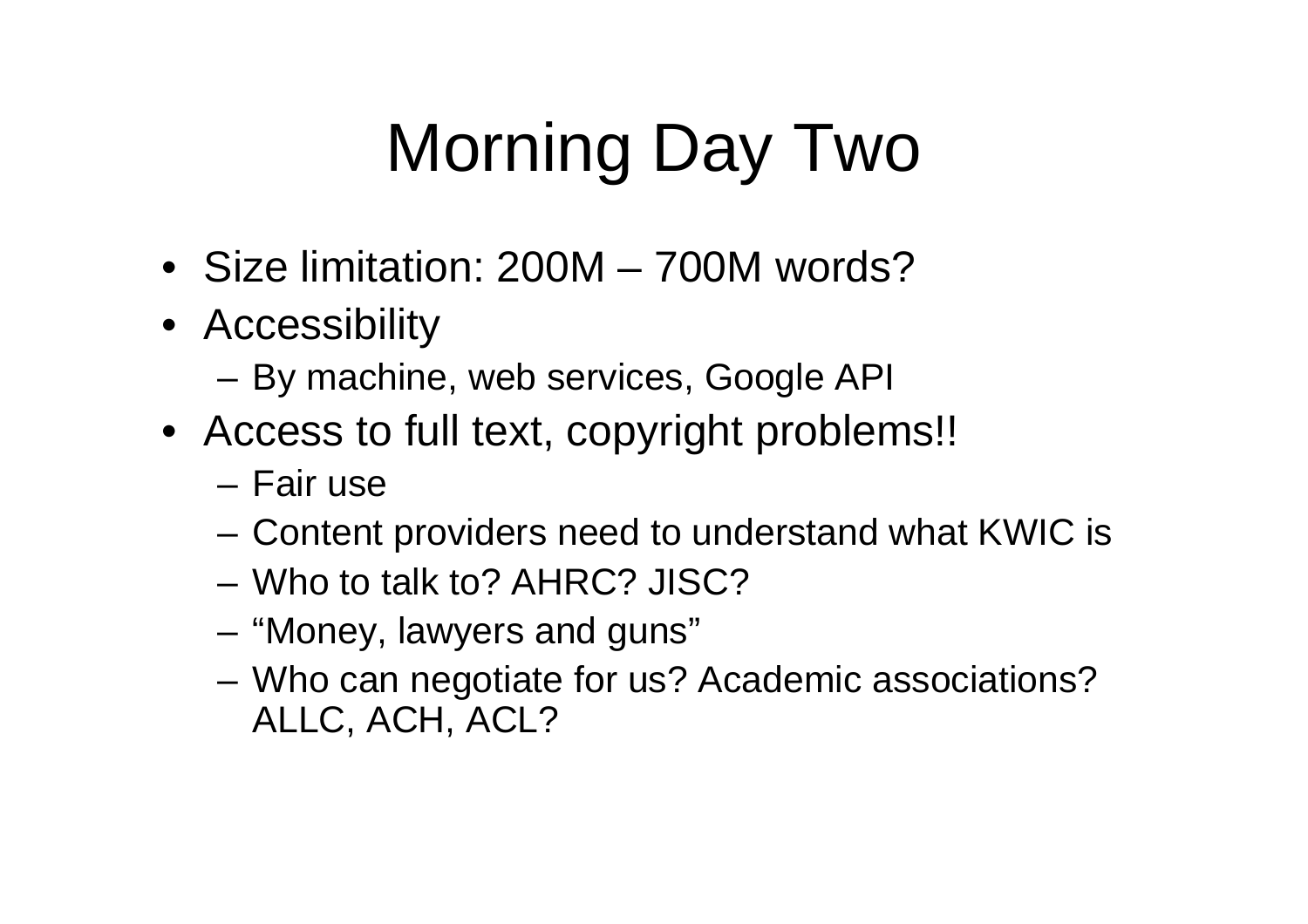#### Software requirements

- • Language support
	- Multilingual, historical, endangered, those without a written form, future proof
- •**Standards** 
	- (fixed) Unicode, XML
	- (fluid) Tools, API, Transcription, Annotation
	- (Backward compatibility) Storage
- • Tools
	- Static corpora and researcher's data
	- Not just text
	- Toolbox
	- Ease of use (programming interface, graphical interface or ? for those who don't use email)
	- Accessibility (Google API, web services)
	- Don't talk about the tools when presenting them, do it on paper first
- $\bullet$  Scalable from 100K to 1 billion words
	- To be used by computational AND corpus people
- •Email Lisa Lena!!!!!